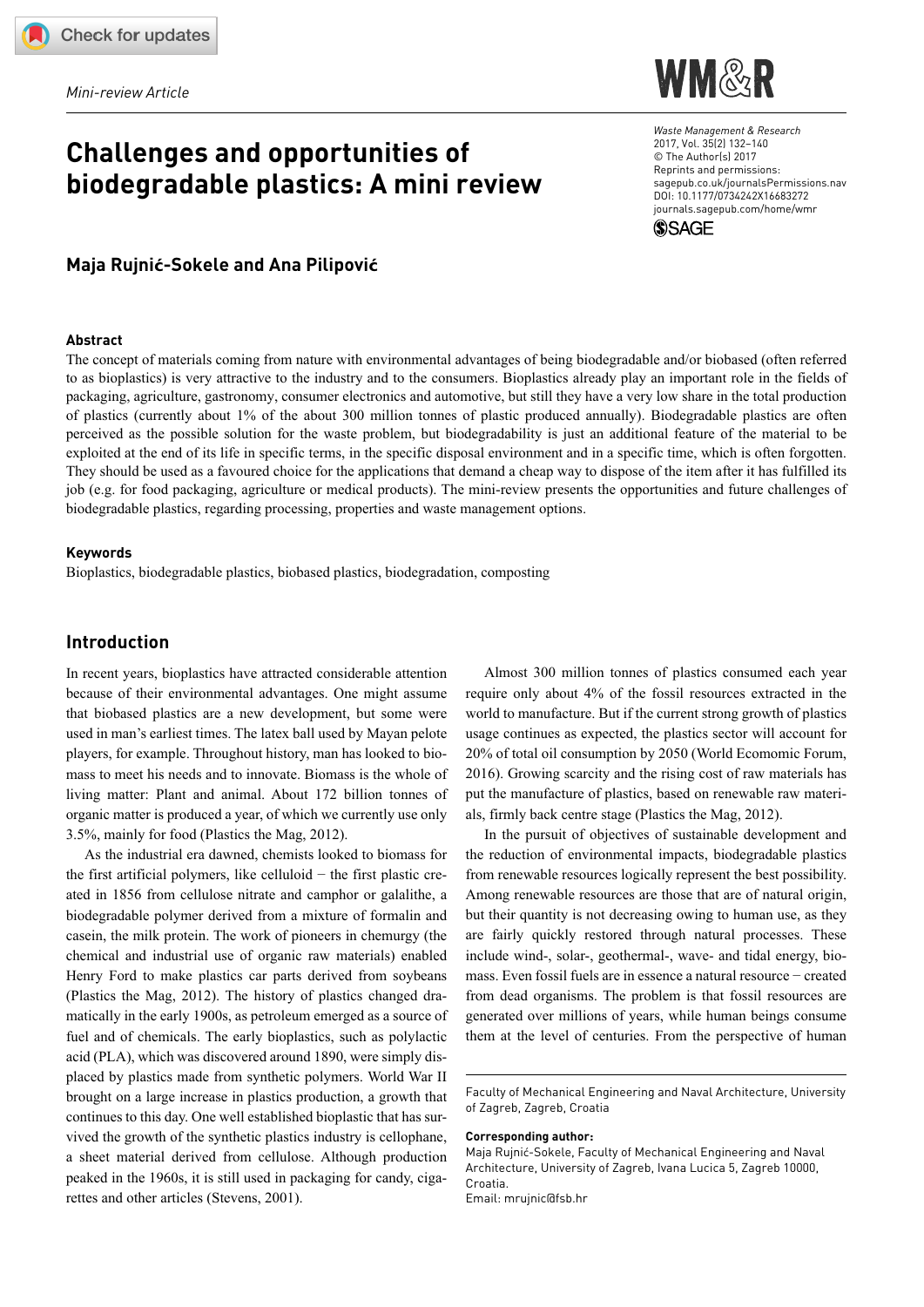life, oil and natural gas are therefore non-renewable resources; while we cannot claim this if we look at the situation through the prism of the geological age of the Earth. Fossil fuels are exploited much quicker than they are formed, i.e. carbon, which has been forming over millions of years, is released in accelerated fashion (over decades and centuries) back into the cycle, not to be bound again for a long time (Šprajcar et al., 2012).

Expedience of the use of bioplastics is simplistically presented in the Figure 1.

In a green economy, it is imperative to reduce the demand for resources and energy, minimise wastes, prevent environmental pollution and hazards, reduce greenhouse gas emissions, optimise manufacturing processes and establish effective recycling of wastes. These elements are an integral part of sustainable (green) chemistry and many existing polymers and polymerisation processes meet its demands. Prominent examples of successful sustainable materials are polyolefins, such as polyethylene and polypropylene. An integral part of the green economy concept is fostering the use of renewable resources and biobased products, but there is a growing recognition that 'bio' does not



automatically imply 'green'. Prospects and problems concerning the use of biofuels and biofeedstocks are listed in Table 1 (Mülhaupt, 2013).

### **Types of bioplastics**

There is still much confusion about the word 'bioplastics'. There is a common (incorrect) belief that if something is derived from biomass then it must also be biodegradable. However, the use of biofeedstocks does not necessarily mean that the finished product will be biodegradable. It is important to understand that biobased plastics are not always biodegradable and that biodegradable plastics are not always biobased.

The term bioplastics was coined by European Bioplastics, a European umbrella organisation for bioplastics. Bioplastics are biodegradable, biobased or both (European Bioplastics, 2016).

Biodegradable plastics and biobased plastics are often confused with each other as eco-friendly plastics, although they are not identical in terms of the original concept. Biodegradable plastics have been developed from the view point of biodegradability, whereas for biobased plastics, biomass is used as the raw material instead of oil (Iwata, 2015). Biodegradable plastics are made with polymers (i.e. macromolecules), which are recognised by enzymes present in nature (Razza and Innocenti, 2012)

The biodegradability of plastics depends on the raw materials and the chemical composition and structure of the final product, as well as on the environment under which the product is expected to biodegrade. Not just on the raw materials used for its production. While some biobased plastics may be biodegradable, others are not, as a result of their specific polymer structure. In addition, some polymers degrade in only a few weeks, while others take several months to degrade under the same **Figure 1.** Global carbon cycle (Šprajcar et al., 2012). environment (Briassoulis and Dejean, 2010). To illustrate this

|  |  |  |  |  | Table 1. Prospects and problems of biobased feedstocks (Mülhaupt, 2013). |
|--|--|--|--|--|--------------------------------------------------------------------------|
|--|--|--|--|--|--------------------------------------------------------------------------|

| Pro biobased feedstocks                                                                                        | Contra biobased feedstocks                                                                                                                                              |  |  |
|----------------------------------------------------------------------------------------------------------------|-------------------------------------------------------------------------------------------------------------------------------------------------------------------------|--|--|
| Renewable resources conserve non-renewable<br>fossil raw materials                                             | Competition with food production                                                                                                                                        |  |  |
| Lowering of carbon dioxide greenhouse gas<br>emissions by switching from fossil fuels to<br>biofuels           | Intensified farming, extensive use of fertilisers, deforestation and<br>grassland conversion causes drastic increases of greenhouse<br>gas emissions                    |  |  |
| Domestic energy supply and less dependence<br>on oil imports                                                   | Energy crop monocultures threaten biodiversity                                                                                                                          |  |  |
| Plant cells and bacteria serve as solar<br>microreactors for producing chemicals                               | Use of transgenic plants and genetically modified bacteria                                                                                                              |  |  |
| Energy crops as non-food incentives for farmers<br>in industrialised countries with surplus food<br>production | Rising costs of food because farmers abandon food production<br>in developing countries that are unable to feed their rapidly<br>increasing population                  |  |  |
| Use of agricultural and forestry wastes                                                                        | A portion of the biomass must remain on agricultural land to<br>secure soil quality and natural habitats for animals emissions                                          |  |  |
| Biodegradation                                                                                                 | No biodegradation in the absence of water and oxygen                                                                                                                    |  |  |
| No toxicity and no health hazards                                                                              | Disintegration may cause nanoparticle<br>Spongy degrading biopolymer particles are food sources and<br>breeding grounds for bacteria and spores, which could be inhaled |  |  |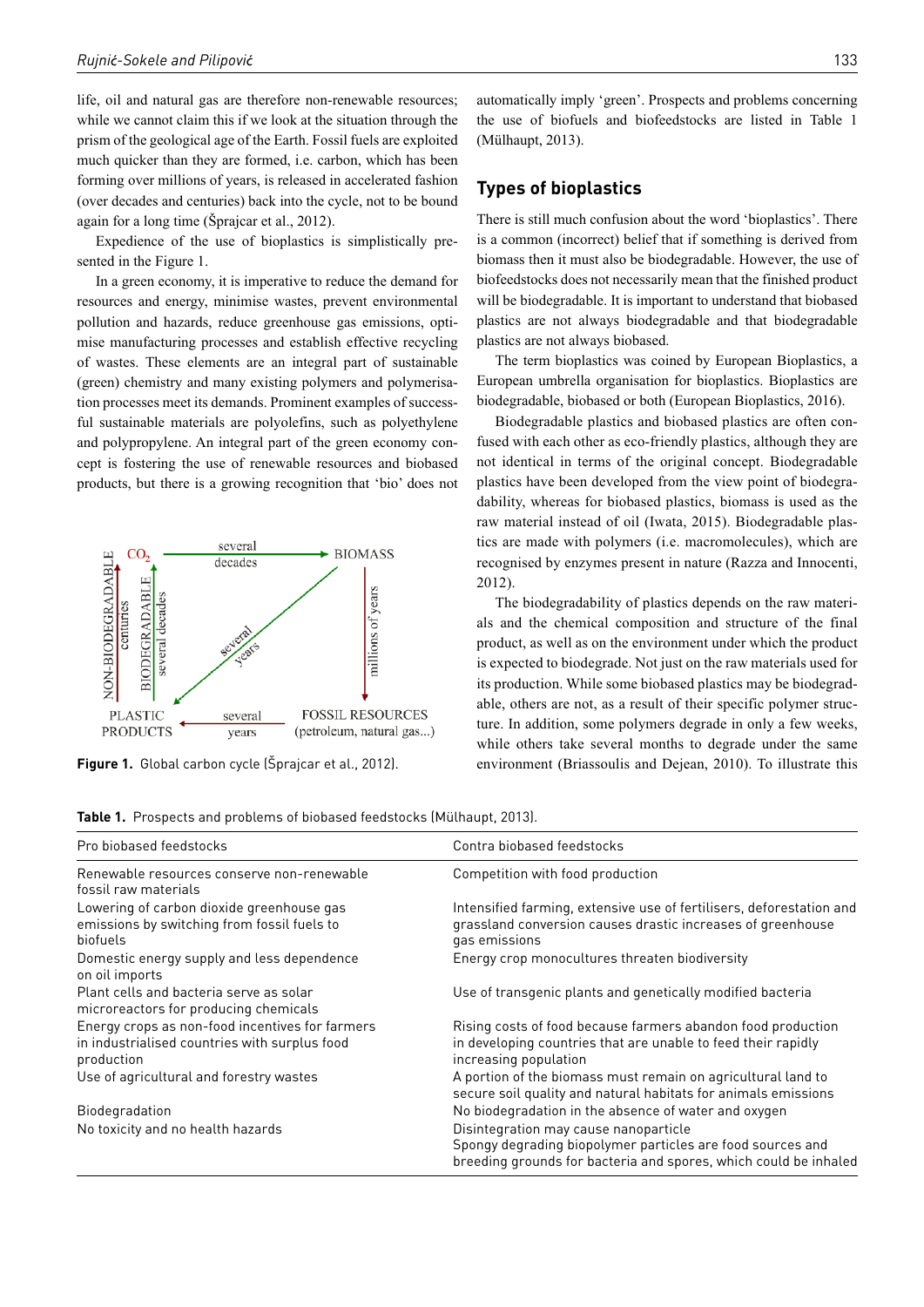

**Figure 2.** Material coordinate system of bioplastics (European Bioplastics, 2011; UK National Info Point, 2014). EVOH: ethylene vinyl alcohol; PA: polyamide; PBAT: polybuthylene adipate terephthalate; PE: polyethylene; PE-HD: high density polyethylene; PE-LD: low density polyethylene; PET: poly(ethylene terephthalate); PHA: polyhydroxyalkanoate; PHB: polyhydroxybutyrate; PLA: polylactic acid; PP: polypropylene; PS: polystyrene; PTT: polytrimethylene terephthalate; PVA: polyvinyl alcohol; PVC: polyvinyl chloride; TPS: thermoplastic starch.

distinction, European Bioplastics has provided a simple twoaxis model that encompasses all plastic types and possible combinations (Figure 2).

As can be seen in Figure 2, plastics have been divided into four characteristics groups. The horizontal axis shows the biodegradability of plastic, whereas the vertical axis shows whether the material is derived from petrochemical raw materials or renewable materials. This gives possibility for four groups (European Bioplastics, 2011; UK National Info Point, 2014).

- 1. Plastics that are not biodegradable and are made from petrochemical resources: This category encompasses what is known as classical or traditional plastics, like polyethylene, polystyrene, polyvinyl chloride, etc.
- 2. Biodegradable plastics from renewable resources: Plastics that are made from biomass feedstock material and show the property of biodegradation. The examples in this group include starch blends made from thermo-plastically modified starch and other biodegradable polymers, and polyesters such as PLA or polyhydroxyalkanoate (PHA).
- 3. Biodegradable plastics from fossil resources: Plastics that can biodegrade but are produced from fossil resources. This comparatively small group is mainly used in combination with starch or other bioplastics. Their biodegradability and mechanical properties improve the application-specific performance of the starch and other bioplastics. Examples of such plastics are polycaprolactone (PCL), polybutylene succinate (PBS) and polybuthylene adipate terephthalate (PBAT).
- 4. Non-biodegradable plastics from renewable resources: Plastics produced from biomass but without the biodegradation property. Often they are made from bioethanol biofuel, like polyethylene (bio-PE) that is being produced on a large scale in Brazil, where bioethanol is produced from sugar cane

by a fermentation process. Bioethanol is then used for production of ethylene and hence biopolyethylene. Some other commodity plastics are produced as well, like polyvinyl chloride (bio-PVC), polyethylene terephthalate (bio-PET) or polypropylene (bio-PVC, bio-PET, bio-PP).

However, in spite of the effort spent by the associations, the term 'bioplastics' is still prone to misunderstandings. Basically, the problem arises because 'traditional' plastics made of renewable raw materials (e.g. bio-PE or bio-PET) are indistinguishable from the fossil-based plastics and labelling them as bioplastics could cause a lot of confusion in the market. Innovation in this case lies in the production process rather than in the product. Therefore, the term 'biobased' plastics seems more suitable to describe traditional plastics that are made from renewable resources. On the other hand, the term 'bioplastics' seems more suitable to describe those innovative materials that are biobased and biodegradable (Razza and Innocenti, 2012).

In the further text, the use of the term 'bioplastics' is avoided and a distinction is made between 'biobased' and 'biodegradable'" plastics.

# **Processing of biodegradable plastics**

Processing of biobased non-biodegradable plastics and fossilbased biodegradable plastics is similar to processing of conventional plastics and can be done on the same processing equipment. This can also be said for the processing of biobased biodegradable plastics, but there are some potential aspects that have to be taken into account owing to their renewable origin. These aspects include moisture, flow anomalies (wall slipping), thermal degradation and batch-to-batch variations. Biobased biodegradable plastics tend to be hygroscopic, so moisture can cause various problems, for example uncontrolled reduction of viscosity, undesired foaming and acceleration of thermal degradation or hydrolysis. Therefore, pre-drying is mainly required, at a required drying temperature and time, and no water separating additives (e.g. chemical blowing agents) should be used. Material that is too dry may also cause problems (e.g. flowability of thermoplastic starch). Polymers reinforced with natural fibres may especially show flow anomalies because natural fibres may have very heterogeneous geometries and properties, and use of such fibres may result in wall slipping (Laske, 2015).

Biobased biodegradable plastics are prone to thermal degradation, so special precautions have to be made in processing. They need to be subjected to elevated temperatures as little as possible, therefore plasticising units with short residence time are essential for their processing. Also, regions with extremely high shear rates should be avoided, and flow hesitations in dies and runners kept at a minimum. Because of the different crystallisation kinetics, a change in process design is needed. One of the problems during processing include the formation of adhesive pellets when drying, in which case an additional crystallisation step may be needed. In some processes part can become very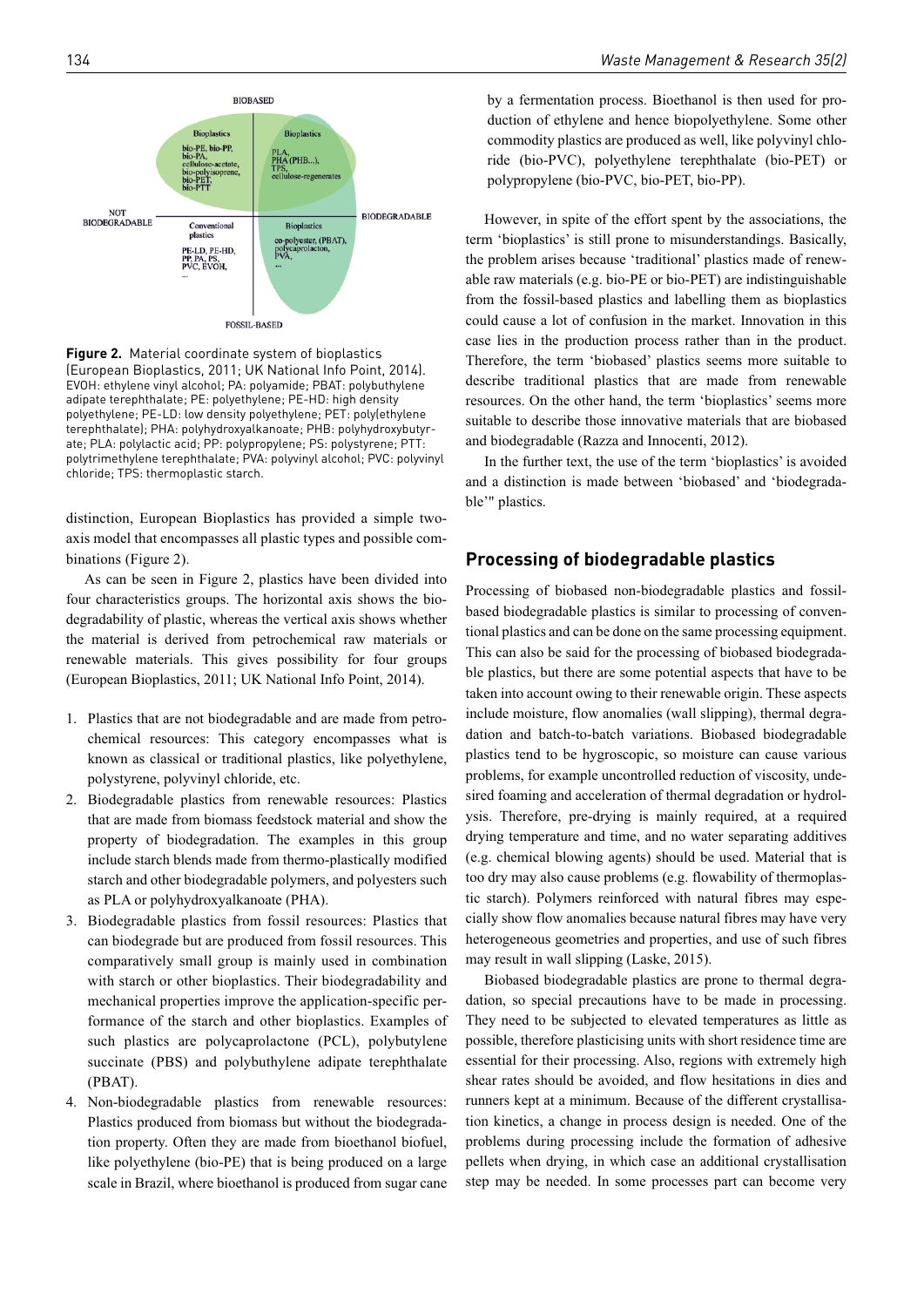

**Figure 3.** Cutlery at the London Olympic Games made of compostable plastics (BioCycle, 2012).

sticky. Because of their natural origin, biobased biodegradable plastics possess higher variability in processing relevant properties. Possible solutions include adding additives that enhance properties (mainly fossil-based) and optimising part design and processing machines for robust processes in order to get larger processing windows (Laske, 2015; Lemstra, 2012).

# **Application of biodegradable plastics**

Biodegradable plastics have found use in many short service life applications where biodegradability is a key advantageous feature (European Bioplastic, 2008).

- Compostable waste bags to collect organic waste and carrier bags, which can also be used as organic waste bags. They can increase the volume of collected organic waste, therefore reduce landfill, and improve the composting process and compost quality. Such bags – most of them are biobased too – are often regarded to be a key market for biodegradable plastics with regard to the sizeable market volume and valid arguments in favour of their use.
- Biodegradable mulch film, which can be ploughed into the field once it has been used, offering the opportunity to reduce labour and disposal cost.
- Catering products for large events or service packaging for snack food sales. They can simply be composted after use, along with any remaining food scraps. The available compostable product portfolio includes trays, cups, plates, cutlery and bags among others (Figure 3).
- Film packaging for foods with a short shelf life that require attractive presentation, or to extend shelf life. These include compostable pouches, netting and (foam) trays for (organically produced) fruit and vegetables, and recently also fresh meat. The simple disposal and the fact that the sale period could in part be extended are beneficial to retailers. Spoiled foodstuffs can be recovered via composting with no need for separation of packaging and contents at point of sale.
- Rigid packaging, such as containers and bottles. Bottles made from PLA are used for non-sparkling beverages and dairy products.

Many other products make use of their specific functionalities, such as tyres with starch materials incorporated to reduce hysteresis and fuel consumption, diapers with silky softtouch back sheet, urns, etc.

In the field of medical technology, special biodegradable plastics have been in use for some time as stitching materials and for decades for screws or implants (niche products with extremely high prices) (European Bioplastics, 2008).

# **Waste management options of biodegradable plastics**

The biodegradation rate of biodegradable material depends on the end-of-life options and the physico-chemical conditions (e.g. the presence of oxygen, temperature, presence of light, presence of specific microorganisms). The main end-of-life options for biodegradable plastics include (Mudgal et al., 2012; Song et al. 2009):

- recycling (and reprocessing);
- incineration (and the other recovery options);
- biological waste treatments: composting and anaerobic digestion;
- landfill.

In most cases, the nature of the biodegradable material would determine suitable end-of-life management practice. The most favourable final disposition, from an environmental point of view, for biodegradable plastics is represented by the composting process, taking into account that the process conditions in terms of humidity, oxygen, etc., must be strictly controlled in order to achieve appreciable results in terms of final products (Gironi and Piemonte, 2011). Also, plastics suitable for composting should be collected through a separate collection scheme and brought to an industrial composting facility, neither of which is still present in many countries.

# *Recycling and reprocessing*

Biodegradable materials in the recycling waste stream may bring new treatment and quality issues to recycling. Stakeholders from the recycling industry have raised the concern that the proportion of reprocessed materials will contain biodegradable parts and thereby the technical characteristics (e.g. strength, durability, etc.) of the final product would be compromised. Thus, the sorting and separation steps have an important role to enable the production of quality end-products. The issue is particularly relevant for plastics as biodegradable, and conventional plastics cannot be distinguished by the optical systems used for waste separation. In addition, both types of products have similar weights and densities, which prevent any easy mechanical separation. New technologies are being introduced that better allow plastics waste to be automatically sorted, such as near infrared spectroscopy, but these systems currently face considerable technical and economic challenges (Mudgal et al., 2012).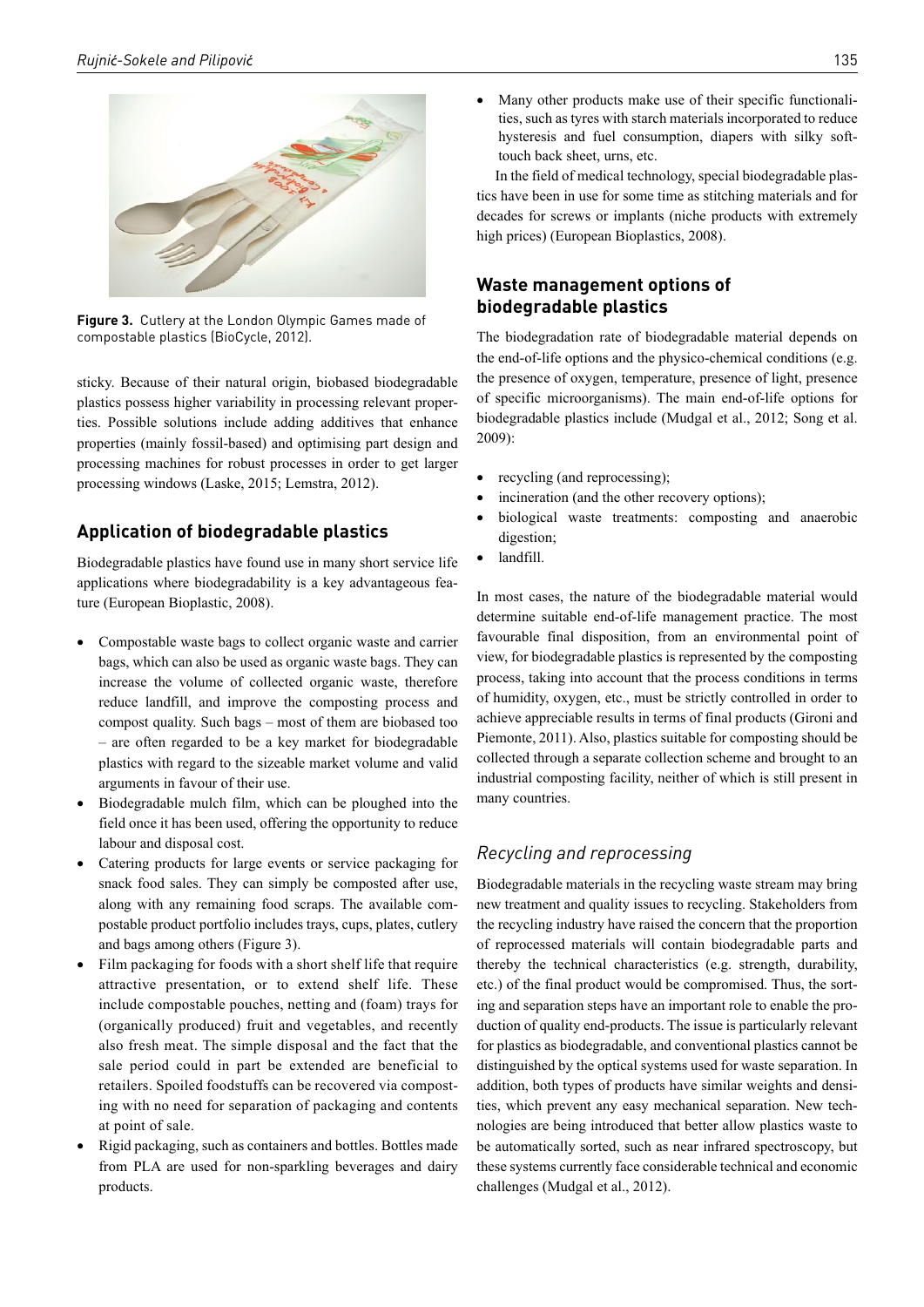Biodegradable plastics that enter the municipal waste stream may result in some complications for existing plastic recycling systems (La Mantia et al., 2013). For example, the addition of starch or natural fibres to traditional polymers can complicate recycling processes. Although it is feasible to mechanically recycle some bioplastic polymers, such as PLA, a few times without significant reduction in properties, the lack of a continuous and reliable supply of bioplastic polymer waste in a large quantity presently makes recycling less economically attractive than for conventional plastics. Finally, for certain applications, such as food packaging (e.g. in modified atmosphere packaging of meat products), multilayer lamination of different biopolymers may be necessary to enhance barrier properties, just as in conventional plastics, and this will compromise recyclability of the scrap during packaging manufacture and of post-consumer waste (Song et al., 2009).

### *Incineration with energy recovery*

Most commodity plastics have gross calorific values (GCVs) comparable with or higher than that of coal. Incineration with energy recovery is thus a potentially good option after all recyclable elements have been removed. It is argued that petrochemical carbon, which has already had one high-value use, when used again as a fuel in incineration represents a more eco-efficient option than burning the oil directly (Song et al., 2009).

Energy recovery by incineration is regarded as a suitable option for all bioplastic polymers and renewable (bio)resources in bioplastic polymer products are considered to contribute renewable energy when incinerated. Natural cellulose fibre and starch have a relatively lower GCV than coal, but are similar to wood and thus still have considerable value for incineration. In addition, the production of fibre and starch materials consumes significantly less energy in the first place, and thus contributes positively to the overall energy balance in the life cycle (Song et al., 2009).

While energy recovery by incineration may be a technically viable option for biodegradable packaging, it negates many of the potential benefits from the material's biodegradability potential (Mudgal et al., 2012).

### *Landfill*

Landfill of waste plastics is the least favoured option in the waste hierarchy. The European Union (EU) sent 30.8% of the total recoverable plastics in household waste (8 million tonnes annually) to landfill in 2015 (PlasticsEurope, 2015). However, suitable sites for landfill across Europe are running out and public concerns are increasing about the impact of landfill on the environment and health from the amount of toxic materials in landfilled municipal waste and their potential leaching out of landfill sites (Song et al., 2009).

The landfill of biodegradable materials, including biodegradable polymers, garden and kitchen waste, presents a particular problem in that methane, a greenhouse gas with 25 times the effect of  $CO<sub>2</sub>$ , may be produced under anaerobic conditions. Landfill gas is mostly captured (this is mandatory in the EU under the Landfill Directive) (Landfill Directive, 1999) and used as an energy source. However, many landfills do not have any gas collection system in practice, and this is also the case for several thousand illegal dumps. The presence of biodegradable packaging may then increase the greenhouse emissions from these sites that operate outside of the requirements of the Landfill Directive (Mudgal et al., 2012; Song et al., 2009).

# *Biological waste treatments: Composting or anaerobic digestion*

Composting has a potential to transfer biodegradable waste, including biodegradable plastics that is biodegradable under composting conditions, into useful soil amendment products. Composting is the accelerated degradation of heterogeneous organic matter by a mixed microbial population in a moist, aerobic environment under controlled conditions. Aerobic waste management systems, such as composting facilities, generate carbon- and nutrient-rich compost for addition to soil. However, the available capacity of composting facilities in the EU is limited. Many of composting facilities address only garden waste, and are not adapted to processing compostable packaging and would have to undergo numerous technical modifications, particularly at the level of pre-processing, to ensure an efficient packaging compostable process. Separating biodegradable and compostable plastics from conventional plastics using near infrared detection technology is possible, as stated before, but costly to put into operation. Certain biodegradable plastics are suitable for anaerobic digesters whereby biowastes can be converted to methane, which can be used to drive generators for energy production (Mudgal et al., 2012; Song et al., 2009).

### **Biodegradability**

One-fifth by volume of solid urban waste, in the modern economy, is disposable materials manufactured from synthetic polymers that are barely degradable, such as polyethylene, polypropylene or polystyrene. Often, these materials are collected in landfill sites or subjected to incineration in municipal plants. Only a few thermoplastic materials are subject to differential collection and industrial recycling (mostly polyethylene and polyethylene terephthalate). Furthermore, some of these materials come directly into environment. Consequently, contamination by plastic materials has become a serious problem and has stimulated the increased interest in biodegradable plastics (Tucker and Johnson, 2004).

Biodegradability is an end-of-life option that allows one to harness the power of microorganisms present in the selected environment to completely remove plastic products designed for biodegradability from the environmental compartment via the microbial food time chain in a timely, safe and efficacious manner (Narayan, 2009).

Because it is an end-of-life option, and harnesses microorganisms present in the selected disposal environment, one must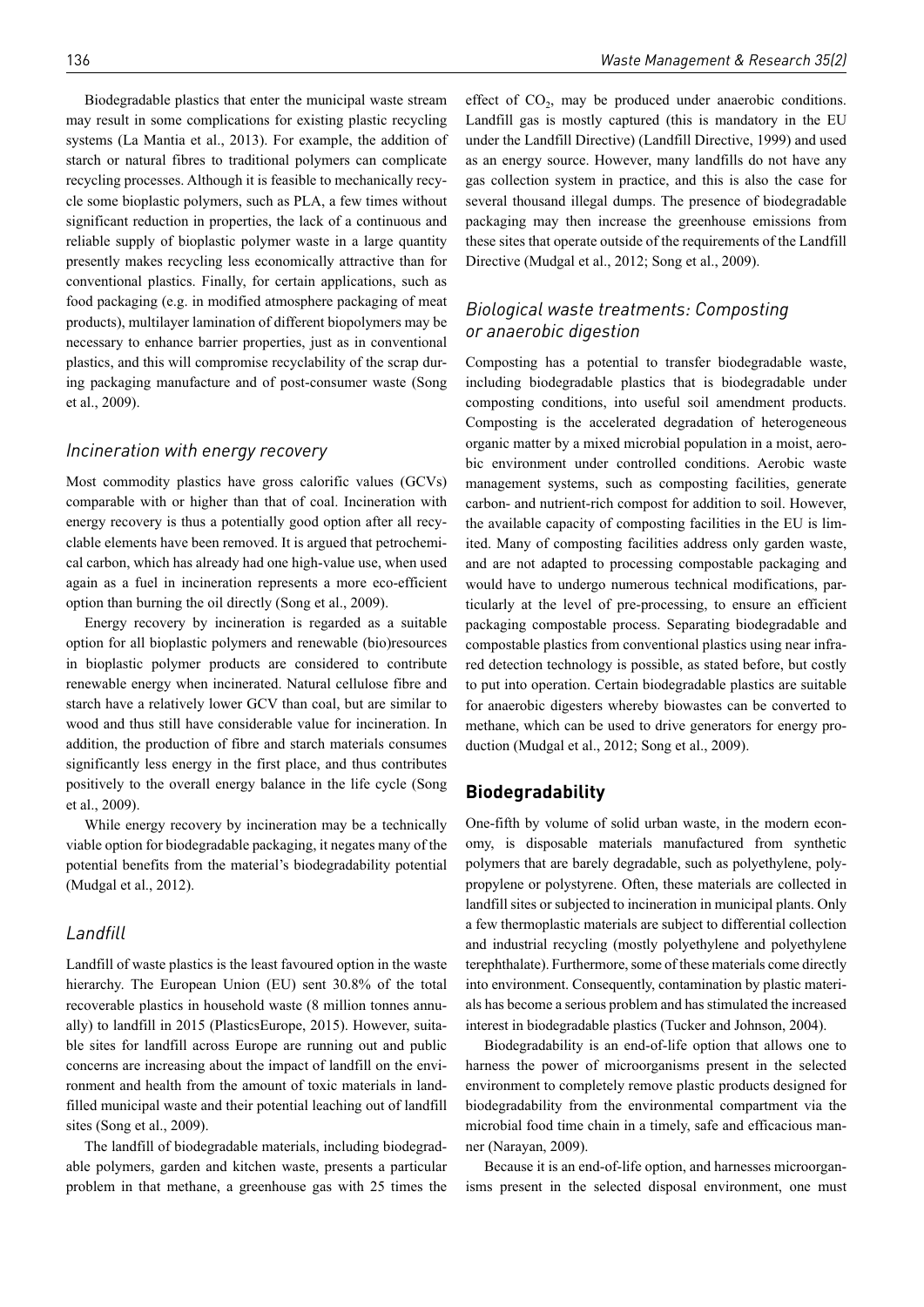clearly identify the 'disposal environment' when discussing or reporting on the biodegradability under composting conditions (compostable plastic), under soil conditions, under anaerobic conditions (anaerobic digesters, landfills) or under marine conditions (Narayan, 2009).

The biodegradation of these materials is a process that involves chemo-organotrophic prokaryotic (bacteria) and eukaryotic (fungi and protozoa) microorganisms, capable of excreting enzymes (depolymerases) that degrade the polymeric matrix and/ or utilise water-precursors and energy-storing materials. Conceptually, the biodegradation of plastic materials must be distinguished from the ageing process that normally takes place in the environment by photochemical degradation and non-specific biological attacks, in that this kind of degradation can be accompanied, or not, by a complete bio-assimilation of the compounds released. Furthermore, this type of degradation could give rise to a 'stealth' form of pollution by releasing into the environment crytotoxic or phototoxic substances, as demonstrated for some kind of polyesters (Tucker and Johnson, 2004).

### *Compostability – a subset of biodegradability*

The majority of biodegradable plastics are compostable, a definition that has been laid down in several standards and norms from which in Europe EN 13432 (EN 13432:2000) can be considered as the most important norm owing to its harmonised and binding character (Deconinck and de Wilde, 2013). The counterparts of EN 13432 are ASTM D 6400 (and ASTM D 6868 (US), AS 4736 (Australia) and ISO 17088 and ISO 18606 (worldwide) (ASTM D 6400-12; ASTM D 6868-11; AS 4736-2006; ISO 17088-2012; ISO 18606-2013).

Compostable plastics are degradable owing to a biological process occurring during composting and are converted into carbon dioxide, water, mineral salts and biomass. There are no toxic side effects, like toxic residue for water, soil, plants or living organisms. Products fully complying with the requirements of these standards are capable of undergoing a complete biological decomposition solely owing to the action of naturally occurring microorganisms under industrial composting conditions. It should be noted that not all biodegradable materials meet composting criteria. Materials that do not fulfil these criteria may still be biodegradable under specific environmental conditions (PlasticEurope, 2012).

Product claims pertaining to compostability or the content of renewable resources are generally difficult for consumers to verify. Certification links standards and independent third party labels such as the compostability label 'Seedling' logo (European Bioplastics, 2016). Certification ensures that the product can be industrially composted and that not only the plastic but also all other components of the product are compostable, for example colours, labels, glues and – in case of packaging products – residues of the content (European Bioplastics, 2016).

In order for a plastic to be categorised as compostable, four criteria must be fulfilled (Deconinck and de Wilde, 2013).

- 2. Biodegradation: The products should biodegrade by at least 90% within 6months under controlled composting conditions. Biodegradation, or mineralisation, is defined as the conversion of the organic carbon to  $CO<sub>2</sub>$ .
- 3. Disintegration: The product, under the form that enters the market, should, within a timeframe of 12weeks, fragment sufficiently to visually undetectable components  $\leq 2$  mm) under controlled composting conditions.
- 4. Ecotoxicity: The compost obtained at the end of the composting trial, eventually containing undegraded residuals from the product, should not pose any negative effects to the germination and growth of plants (and also earthworms in the case of AS 4736, 2006).

EN 13432, and its counterparts, are, however, only applicable for industrial composting, leaving an open space with regard to standardisation for home compostability and biodegradation in other environments, like soil, fresh water, marine water and anaerobic digestion (Deconinck and de Wilde, 2013). For example, no European standard is available today concerning the testing of biodegradable plastics for biodegradation in soil (Briassoulis and Dejean, 2010).

For biodegradable plastic materials to be accepted in composting plants, both biodegradability and disintegration are important. Disintegration is the physical falling apart of the biodegradable plastic material, or more precisely the product that has been made from it, into fine visually indistinguishable fragments at the end of a typical composting cycle (Briassoulis et al., 2010).

### *Need for complete biodegradability*

Objective proof of (bio)degradation (and compostability) of biodegradable plastics is available in different forms. The most robust evidence are the many certificates. Certified materials have been tested according to well defined and recognised test methods and fulfil the requirements of internationally accepted standards and norms like EN 13432. In general, it can be concluded that all biodegradable plastics biodegrade completely under industrial composting conditions, a smaller group also biodegrades under home composting conditions and in soil, and an even smaller group also in fresh and marine water or even under anaerobic conditions (Deconinck and de Wilde, 2013). Plastic bags and other products, for example agricultural mulching films, made with polyethylene are appearing on the market with the claim of being 'degradable', 'oxo-degradable' or 'oxo-fragmentable', 'oxo-biodegradable' and sometimes even 'compostable'. This claim, however, does not comprise the same features as biodegradability. The underlying technology of oxo-degradability or oxo-fragmentation is based on special additives, which, if incorporated into standard resins, are purported to accelerate the degradation of the film products. These additives are inorganic metal salts that should cause the plastic to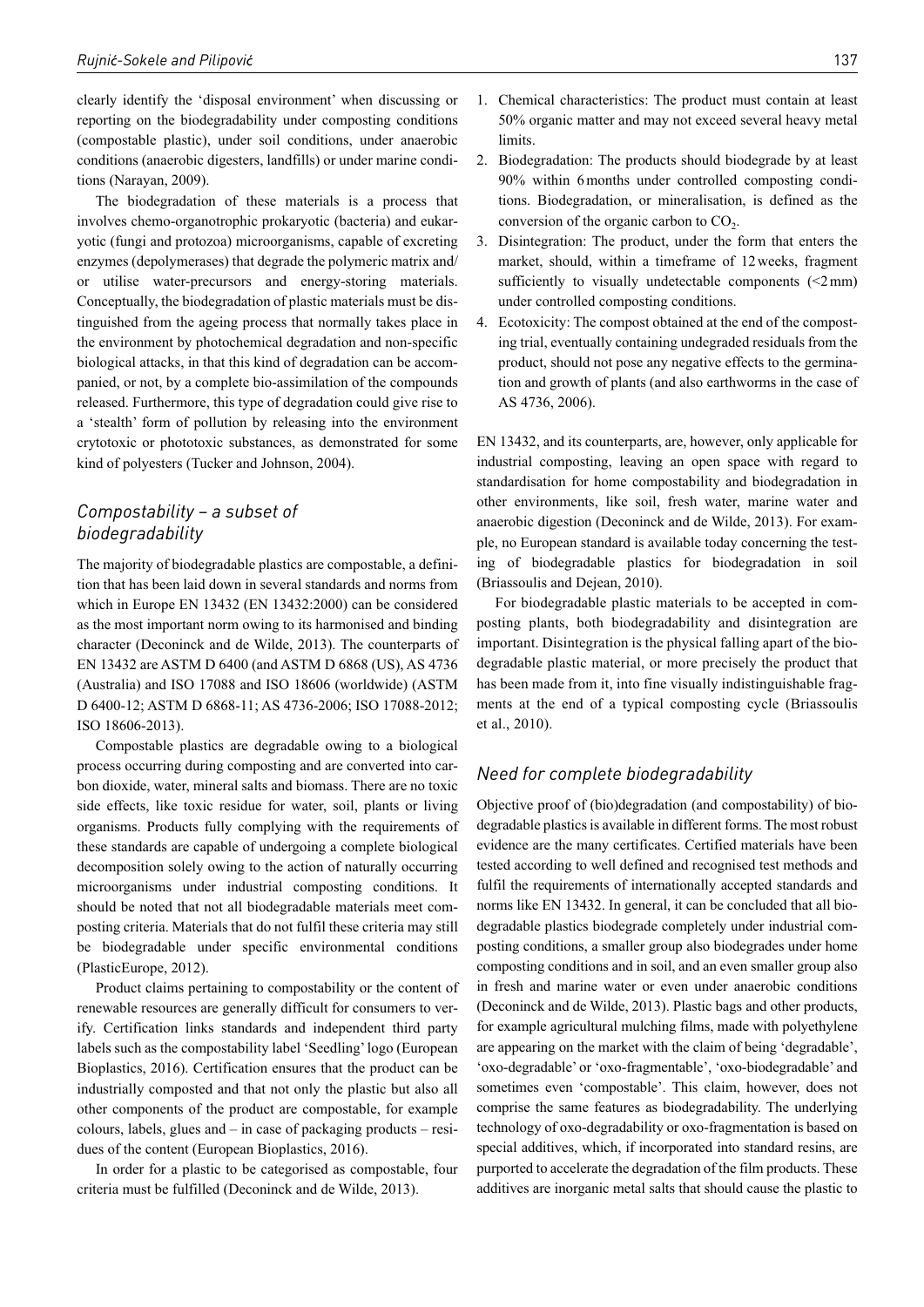

**Figure 4.** Complete biodegradation (Narayan, 2009).

degrade by a process initiated by oxygen and accelerated by light and/or heat. This technology and the products are not new, and many valid doubts have been expressed as to whether these products deliver what they promise (Deconinck and de Wilde, 2013; European Bioplastics, 2016).

For many years, the US guideline ASTM D6954 (ASTM D6954-04, 2013) was the only guide available for testing oxodegradable plastics. However, since 2009, several other guides and standards were developed in Europe and the Middle East: FD T54-980 and AC T51-808 (France), UAE.S 5009 (United Arab Emirates), BS 8472 (UK), SPCR 141 (Sweden) (AC T51- 808-2012; BS 8472:2011; FD T54-980-2014; SPCR 141: 2010; UAE.S.5009:2009).

The majority of these guides and standards are composed of three so called 'Tiers' (Deconinck and de Wilde, 2013).

- 1. Abiotic degradation (Tier 1): Using either accelerated or realtime conditions, samples are subjected to a combination of oxygen, heat and/or light to reduce the molecular weight and/ or mechanical properties.
- 2. Biotic degradation (Tier 2): The residues from Tier 1 are retrieved for biodegradation testing using the environment in which the material is intended to end up after disposal (e.g. compost, soil, water, landfill, etc.). In most cases, the amount and rate of CO<sub>2</sub> production, in the case of aerobic biodegradation, and additionally  $CH<sub>4</sub>$  production, in the case of anaerobic biodegradation, is measured.
- 3. Ecotoxicity (Tier 3): By using a variety of living organisms, including plants, earthworms and aquatic organisms, the effect of the residues from Tier 2 on the growth, survival and/ or immobilisation of fauna and flora can be determined.

Designing hydrophobic polyolefin plastics like polyethylene to be degradable, without ensuring that the degraded fragments are completely assimilated by the microbial populations in the disposal infrastructure in a short time period, has the potential to harm the

environment more than if it was not made biodegradable. These concepts are illustrated in Figure 4, which shows that heat, moisture, sunlight and/or enzymes shorten and weaken polymer chains, resulting in fragmentation of the plastic and some cross-linking creating more intractable persistent residues. It is even possible to accelerate the breakdown of the plastics in a controlled fashion to generate these fragments, some of which could be microscopic and invisible to the naked eye. However, this degradation/fragmentation is not biodegradation per se and these degraded, hydrophobic polymer fragments pose potential risks in the environment unless they are completely assimilated by the microbial populations present in the disposal system in a relatively short period (Narayan, 2009).

In the extensive study of biodegradable and oxo-degradable plastics (Deconinck and de Wilde, 2013) it was concluded that oxo-degradable plastics do not meet the requirements of industrial and/or home composting set out in different standards, that there were very few positive biodegradation results obtained that could not be repeated and that there was no proof of the Arrhenius' time–temperature superposition principle at a wide range of temperature, which makes extrapolation from abiotic degradation at elevated temperatures to real-life conditions scientifically incorrect.

# *Behaviour of biodegradable products in different environments*

Biodegradation is very much dependant on the environment and it can be different from one environment to another. The standards (like EN 13432) are mainly about industrial composting and they cannot be applied to other environments, such as soil, marine, etc. The most aggressive environment is compost, followed by soil, fresh water, marine water and landfill at the end. There are two reasons for that: One is temperature, and the other is presence of microorganisms, that is fungi and bacteria. In industrial composting facilities the temperature is high (60 $\degree$ C),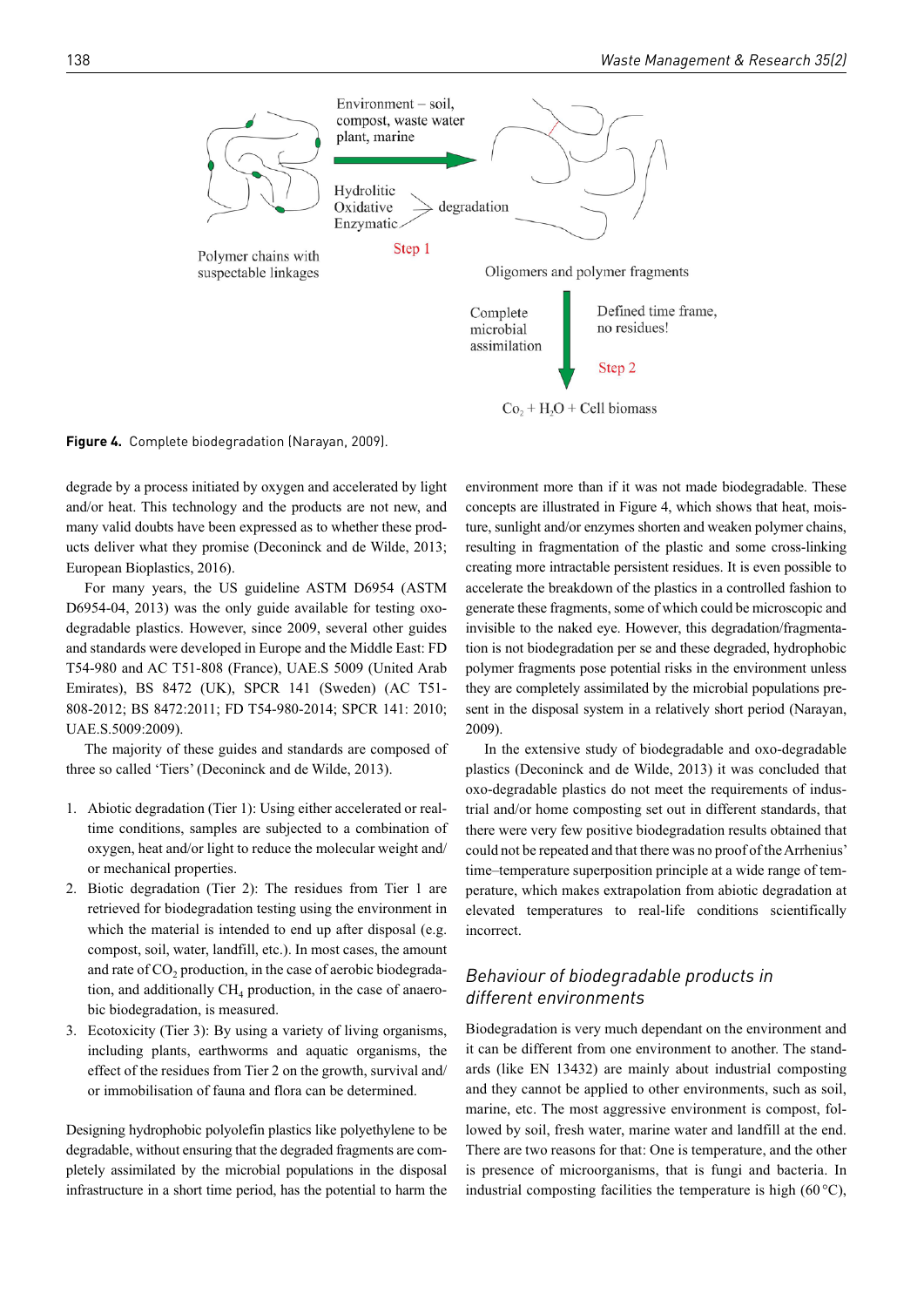

**Figure 5.** Classification of biodegradation processes (de Wilde, 2013). PBAT: polybuthylene adipate terephthalate; PCL: polycaprolactone; PHA: polyhydroxyalkanoate; PLA: polylactic acid.

which is important for certain biodegradable plastics. PLA for example needs a thermal trigger in order to biodegrade – the temperature has to be above its glass transition temperature. In other environments, where the temperature is lower, PLA will not biodegrade. The second factor is the biology (microorganisms), more important the role of the fungi. Fungi are needed for biodegradation of 'difficult' biodegradable plastics, and they are active only in compost and soil. The classification of biodegradation processes is given on Figure 5 (de Wilde, 2013). It can be seen that only a few biodegradable polymers biodegrade in all conditions (PHA and chemical pulp).

Besides the way in which biodegradable products are disposed of (commercial composting facilities, home composting, etc.), the major factor influencing the rate of biodegradation of biodegradable product is its thickness. The thicker a product is, the longer it will take to degrade. This is also the reason why certifications (in Europe given by institutions DIN CERTCO or Vinçotte) can be given only to products. Materials, intermediates and additives can only be registered.

The influence of product thickness on the rate of biodegradability was tested during project MarineClean (full name of the project is Marine debris removal and preventing further litter entry). As previously mentioned, only a few biodegradable plastic materials degrade in marine waters, and one of them is Polyhydroxyalkanoate (PHA), so the material based on PHA was chosen for the MarineClean project. The material tested was used in the form of film (thickness  $40 \mu m$ ) and injection moulded test specimens – boxes (thickness approximately 1.5mm).

Testing of the biodegradable material was done in a laboratory aquarium, with a bottom structured from sandstone boulders and pebbles, and populated by typical infralittoral species, such as blennies, crabs, gastropods and anemones. Besides film, thicker products were tested as well – injection-moulded plastic boxes. The boxes were left on the bottom of the aquarium and observed on a daily basis.

Results of bacterial community structure analyses and microscope observations showed a fast biofouling and a relevant

importance of complex living communities of bacteria and eukaryotes (biofilm) for efficient decomposition of biodegradable plastic material. The biofilm formed on the surface of the thin PHA film after just a few days in the seawater was acting as an attractor for macrofauna, like fish and crabs, which often graze on biofilms on different surfaces. The coincident feeding with the PHA film was most probably not intentional, but accelerated the full degradation of the film. The feeding on biofilm covering thick boxes was observed as well. As opposed to the film, the boxes were not consumed by macrofauna. The reason is in the thickness of the material, which was too strong to be fragmentised (France et al., 2014).

The aquarium experiments confirmed the biodegradability of the PHA in seawater. However, the thickness of the biodegradable plastic played a major role in the degradation rate of the tested material. The degradation of the tested materials was supported also by the results of the chemical analyses (France et al., 2014).

### **Conclusion**

Biobased plastics are not a universal solution of all the world's problems – but if we have to move someday (either by choice or by necessity) to a world without fossil resources, plastics will have to be made from some other sources, most probably agricultural. There are still some issues that have to be overcome, like its high price, lower mechanical properties compared with fossil-based plastics, agricultural land availability, etc., but the future certainly looks bright for biobased plastics. On the other hand, biodegradable plastics, once thought as a solution to landfill and littering problems, are restricted to a limited number of applications. They will not resolve the littering issue, because littering is a social problem that will not be solved by making the material biodegradable. Biodegradable plastics have a potential to be biodegraded by biological agents only under certain conditions, in a given time, but these conditions have to be met in order to fully take advantage of the biodegradability of plastic material. Undoubtedly, both biobased and biodegradable